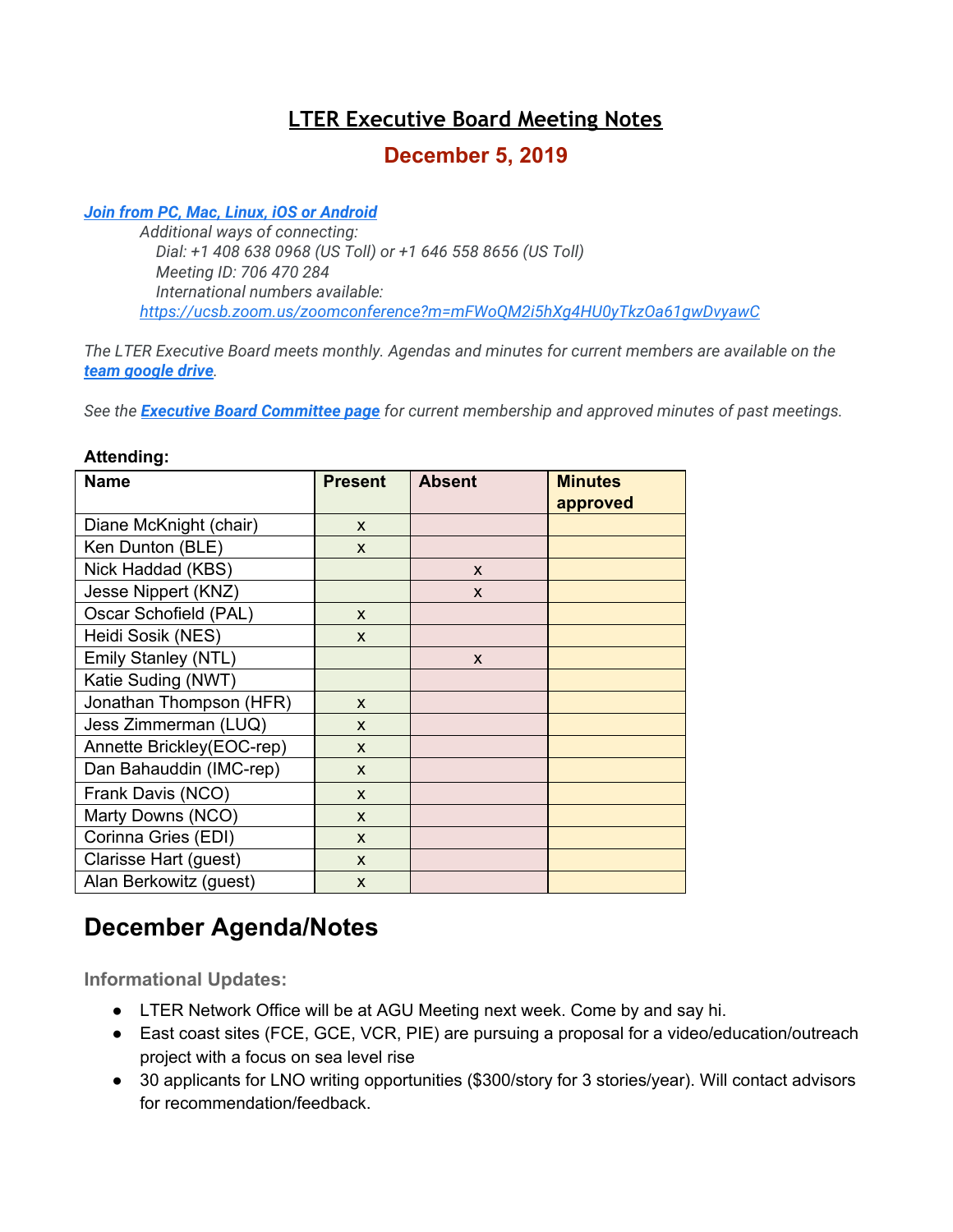### **Discussion Topic: Diversity and Inclusion**

# **Diane McKnight:** Comments re: NSF perspective

Working group of the office of integrative activities had an ongoing series on the issues of diversity in science. Many POs participated. Concern about the perceived lack of success in realizing more underrepresented minority students among the PIs that NSF supports.

## **LNO activities:**

- 1) Network Code of [Conduct](https://lternet.edu/lter-meetings-code-of-conduct/)
- 2) LTER Network Diversity [Resources](https://lternet.edu/network-organization/diversity-resources/) pages, including site Codes of Conduct/Statements of intention
- 3) 2017 assessment of site approaches/challenges with respect to Title IX
- 4) Entering Mentoring workshop at 2018 ASM
- 5) REU participants at 2018 ASM (with diversity and education committees)
- 6) Funding 2 participants (of 5 network participants) to the [AdvanceGEO](https://serc.carleton.edu/advancegeo/workshops/train_trainers_2020/index.html) train the trainers [workshop](https://serc.carleton.edu/advancegeo/workshops/train_trainers_2020/index.html) (January 9 and 10, 2020)

# **Diversity Committee Presentation** (Clarisse Hart and Alan Berkowitz)

Diversity committee has lapsed a bit recently.

- 1) is that committee representational or is it strategy and project based?
- 2) Desire to move toward a more representational format
- 3) Setting up a community of practice to reenergize the committee and expand the purview beyond educators.
- 4) Bimonthly, informal community of practice call -- open to anyone. organized and led by a case study from an individual site. linked to the calendar.
- 5) Web site/field site accessibility
- 6) cultural competency training for students
- 7) recruiting for jobs
- 8) What to call them? Not webinars, but maybe...chats
- 9) how do we make it a more inclusive call.
- 10) haven't cracked into a more robust membership
- 11) ROA solicitation out
- Should we move to a network-wide standing committee and make them a representative at the EB table?
- In my mind, we have to move to a participatory model. SACNAS is a great meeting. Institute for broadening participation.
- Support this. Full time engagement with a set of schools -- set of HBCU's that have good environmental programs.
- Representational Committee meets monthly and Community of Practice meeting every 2 months (or so).
- Encourage the sites to send someone at the co-PI level.